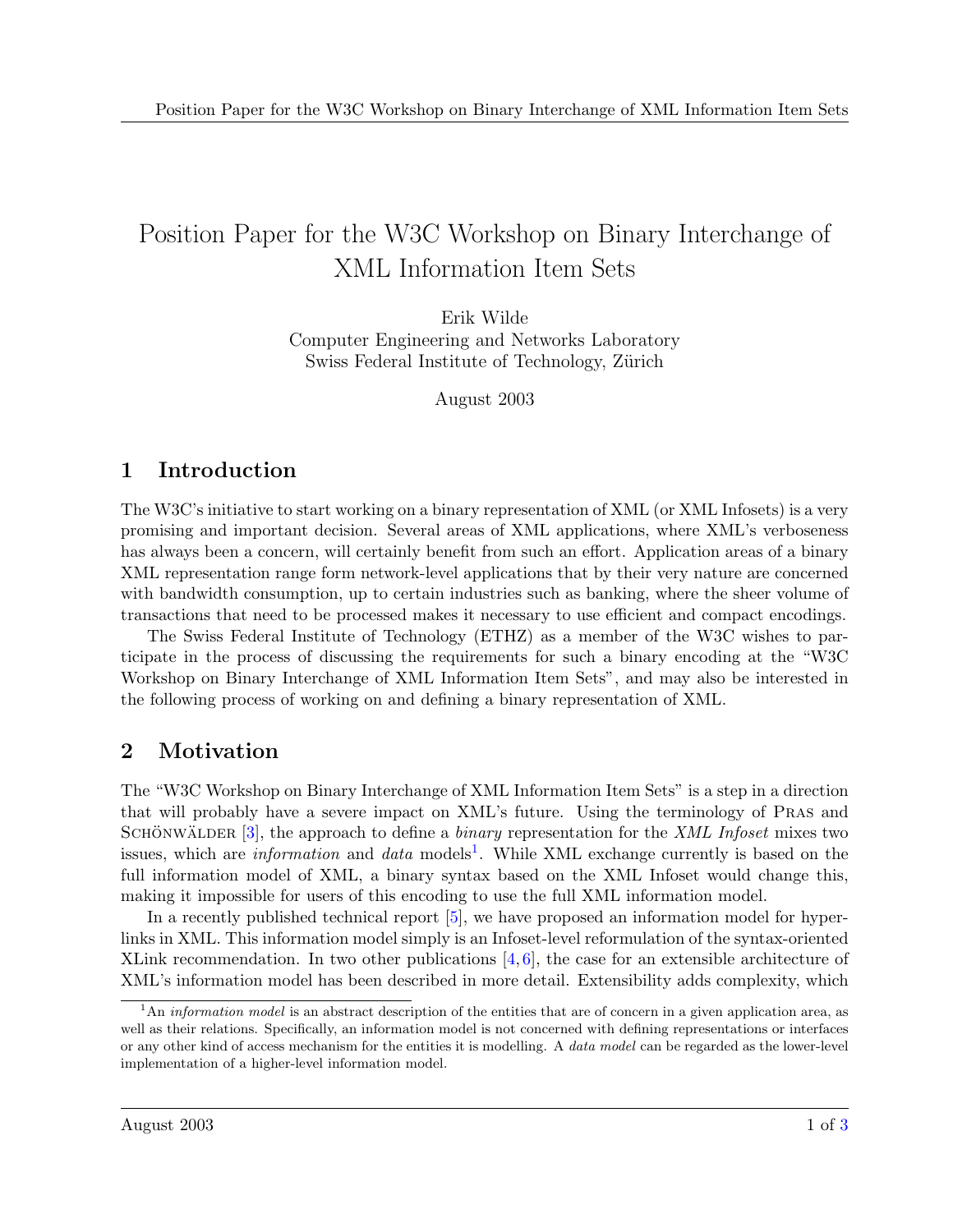is undeniable. However, at least some extensions of XML's information model, such as hypermedia, or XML Schema's Post Schema Validation Infoset Contributions, maybe beneficial to a sufficiently large number of people to justify this extensibility.

So far, the W3C position has been to define many things syntactically (i.e., on the data model layer), rather that their information model. There are a few examples where it has become clear that this position should at least be reconsidered:

- *XML Infoset:* The Infoset has been created as a result of the questions that arose in many contexts, what exactly the information of an XML document is, and what may be considered as syntactic sugar. Different groups had different opinions, and as a result, today there is a variety of XML information models, which is irritating for many XML users.
- XLink: XML hyperlinking has been defined in terms of XML syntax, rather than an information model. As a result, hyperlinking in XHTML 2.0 has been unable to re-use XLink directly, because of some syntax conflicts between XLink and XHTML 2.0 (the currently proposed solution, HLink [\[2\]](#page-2-0), is a good motivation for avoiding syntax-centered designs).

In an effort to minimize the chances for similar problems in the future, a possible way to go would be to define information models and data models separately (XML Schema was the first W3C specification doing this). Doing so would admittedly add a layer of abstraction in the architecture of the Web, but it could very well be a very useful layer that enabled specification writers as well as users to separate more clearly the issues of information vs. data model. While the Infoset often has been regarded as being of interest to specification writers only, it should be considered much more important, because many XML users most of the time do not work with XML markup, but instead with XML data models such as DOM or XPath which are based on the Infoset (or something similar).

In recent specifications, the Infoset has become increasingly important, for example SOAP 1.1 had been based on XML syntax, while SOAP 1.2 is based on the Infoset. For some, this is disturbing, because it introduces an additional layer of abstraction. However, this additional layer makes it trivial to use SOAP 1.2 with a future binary encoding of Infosets, while this would be much harder with SOAP 1.1.

Therefore, we propose to reconsider the Infoset as it exists, and in particular clarify some of the open questions that arise when reading the Infoset specification (these questions are described in [\[6\]](#page-2-0)). A more precisely defined Infoset could also be designed to support extensions, which in the spirit of XML could be identified by namespaces. This way, the Infoset could be extended by anyone wishing to do so, and in particular by the W3C to represent extensions of interest to the public (for example for linking, for PSVI contributions, or even for very simple things such as IDness, which currently also is being tackled on the syntax level [\[1\]](#page-2-0)).

Defining a binary format for XML or XML Infosets or extensible Infosets should be a second step after carefully reconsidering the information vs. data model issue underlying the syntax problem. The "W3C Workshop on Binary Interchange of XML Information Item Sets" could be a great start to rethink XML's foundations (without changing the syntax or the Infoset!), and then to continue work on a retrofitted XML architecture. Our work on Infoset extensions (for XLink) and general Infoset extensibility explains our general interest in the area of binary XML based on the Infoset.